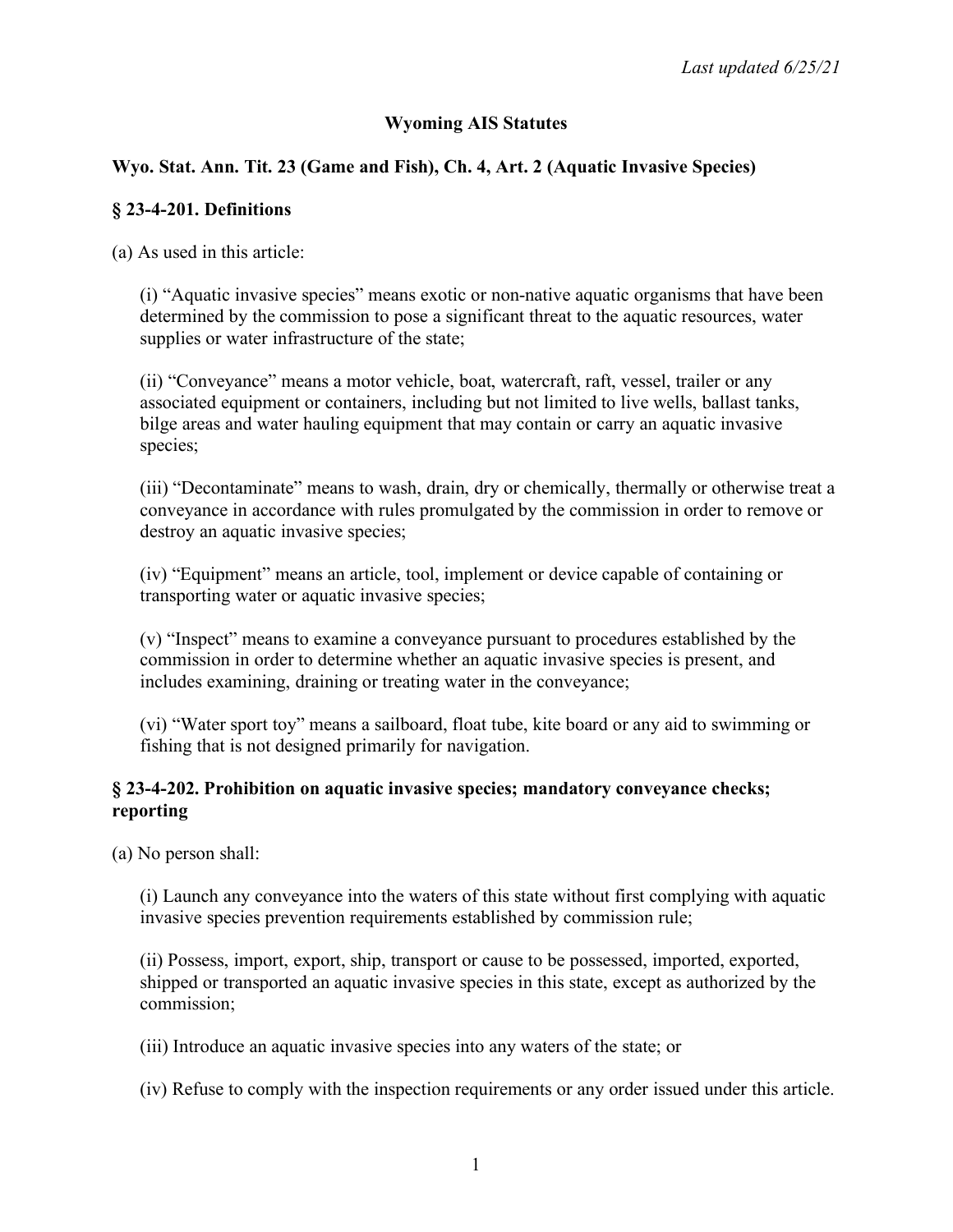(b) A person who knows that an unreported aquatic invasive species is present at a specific location in this state shall immediately report that knowledge and all pertinent information to the commission or a peace officer.

### **§ 23-4-203. Enforcement**

(a) In order to prevent, control, contain, monitor and whenever possible eradicate aquatic invasive species from the waters of this state, the commission and the department of state parks and cultural resources shall promulgate rules and regulations to administer and enforce the provisions of this article and to establish, operate and maintain aquatic invasive species check stations in order to inspect conveyances.

(b) Every conveyance shall stop at authorized mandatory aquatic invasive species check stations in accordance with rules established by the commission and the department of state parks and cultural resources. Upon probable cause that an aquatic invasive species may be present, a peace officer may:

- (i) Require the owner of a conveyance to decontaminate the conveyance; or
- (ii) Decontaminate or impound and quarantine the conveyance as provided in this section.

(c) The commission, in consultation with the department of state parks and cultural resources, may restrict watercraft usage on waters of the state as provided in W.S. 41-13-211(b) upon a finding that a specific body of water is threatened with the imminent introduction of an aquatic invasive species or an aquatic invasive species has been introduced to the specific body of water.

(d) Any peace officer is authorized to stop and inspect for the presence of aquatic invasive species or for proof of required inspection any conveyance:

(i) Immediately prior to a boat, vessel or watercraft being launched into waters of the state;

- (ii) Prior to departing from the waters of this state or a boat, vessel or watercraft staging area;
- (iii) That is visibly transporting any aquatic plant material; or
- (iv) Upon a reasonable suspicion that an aquatic invasive species may be present.

(e) A peace officer may order the decontamination of a conveyance upon a determination that an aquatic invasive species is present after conducting an inspection as provided in this section.

(f) A peace officer may impound and quarantine a conveyance if:

(i) The peace officer finds that an aquatic invasive species is present after conducting an inspection authorized by this section;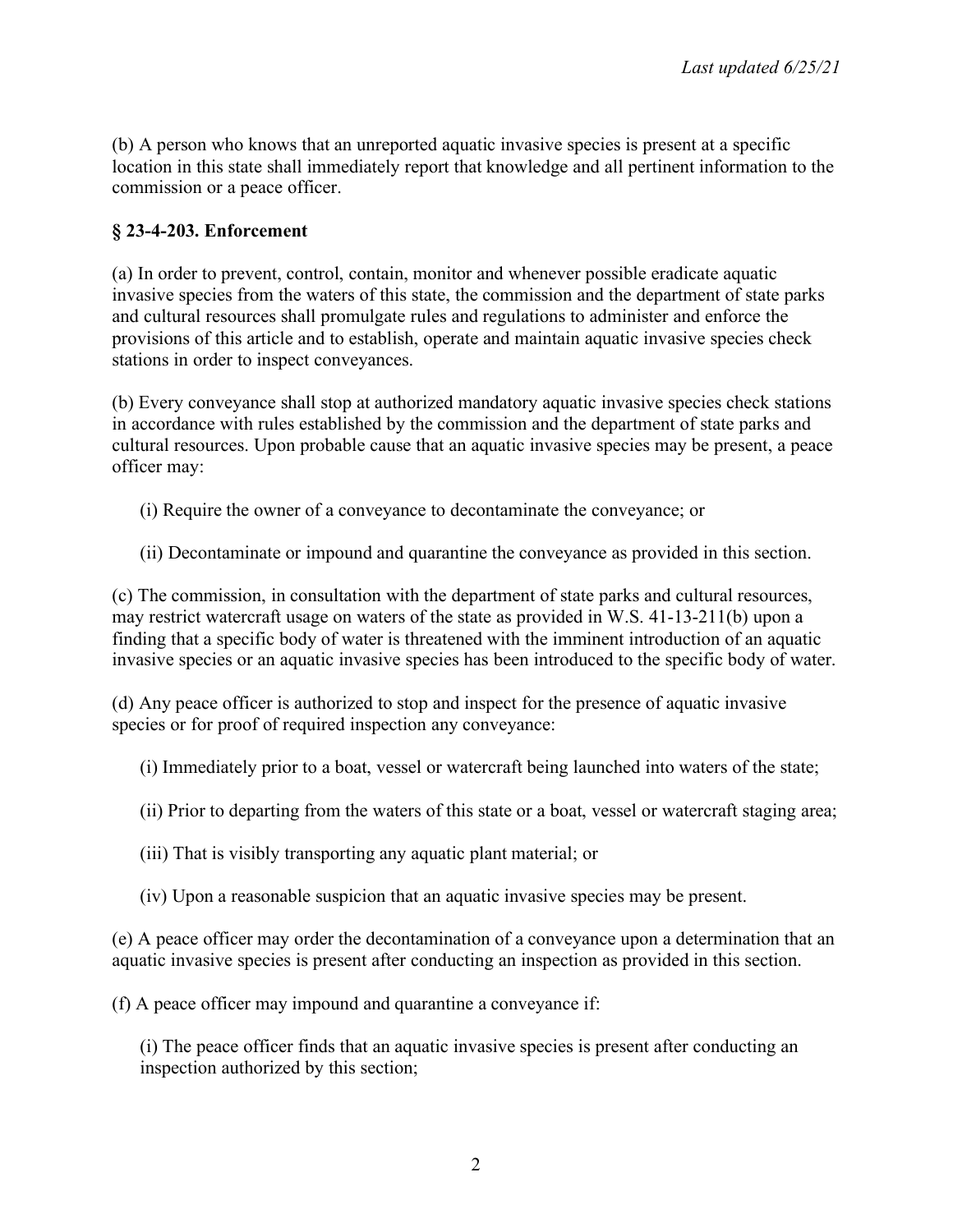(ii) The person transporting the conveyance refuses to submit to an inspection authorized by this section; or

(iii) The person transporting the conveyance refuses to comply with an order authorized by this section to decontaminate the conveyance.

(g) An impoundment and quarantine of a conveyance may continue for the reasonable period necessary to inspect and decontaminate the conveyance and to ensure that the aquatic invasive species has been completely eradicated from the conveyance or is no longer living.

(h) As provided in this subsection, every conveyance entering the state by land shall be inspected by an authorized aquatic invasive species inspector in accordance with rules established by the commission prior to contacting or entering the waters of this state. The commission shall promulgate rules establishing the dates when such inspections are required and qualifications for authorized inspectors.

(j) The commission, in coordination with the department of transportation, the department of state parks and cultural resources and the department of agriculture, is authorized to establish and inspect conveyances at mandatory aquatic invasive species check stations at ports of entry, other department of transportation facilities located near the borders of this state that meet established state and national safety and commerce requirements for the traveling public or other appropriate facilities.

#### **§ 23-4-204. Rulemaking authority; fees**

(a) The commission and the department of state parks and cultural resources shall promulgate rules to administer and enforce the provisions of this article.

(b) The commission shall establish and collect fees in accordance with the following:

(i) An annual fee shall be collected by the commission for every watercraft before the watercraft enters the waters of the state. Payment of the fees shall be evidenced by a sticker placed on the bow of the watercraft or electronically as determined by commission rule or regulation. No person shall operate nor shall the owner permit the operation of any watercraft on the waters of the state without payment of the fees provided in this section. For purposes of this paragraph, "watercraft" means any contrivance used or designed primarily for navigation on water but does not include personal flotation devices or water sport toys;

(ii) Notwithstanding W.S. 23-4-203(a) and subsection (a) of this section, fees shall be established by commission rule or regulation promulgated in accordance with the Wyoming Administrative Procedure Act1;

(iii) Fees shall be established in an amount to ensure that, to the extent practicable, the total revenue generated from the fees collected approximates, but does not exceed, the direct and indirect costs of administering the regulatory provisions required under this article.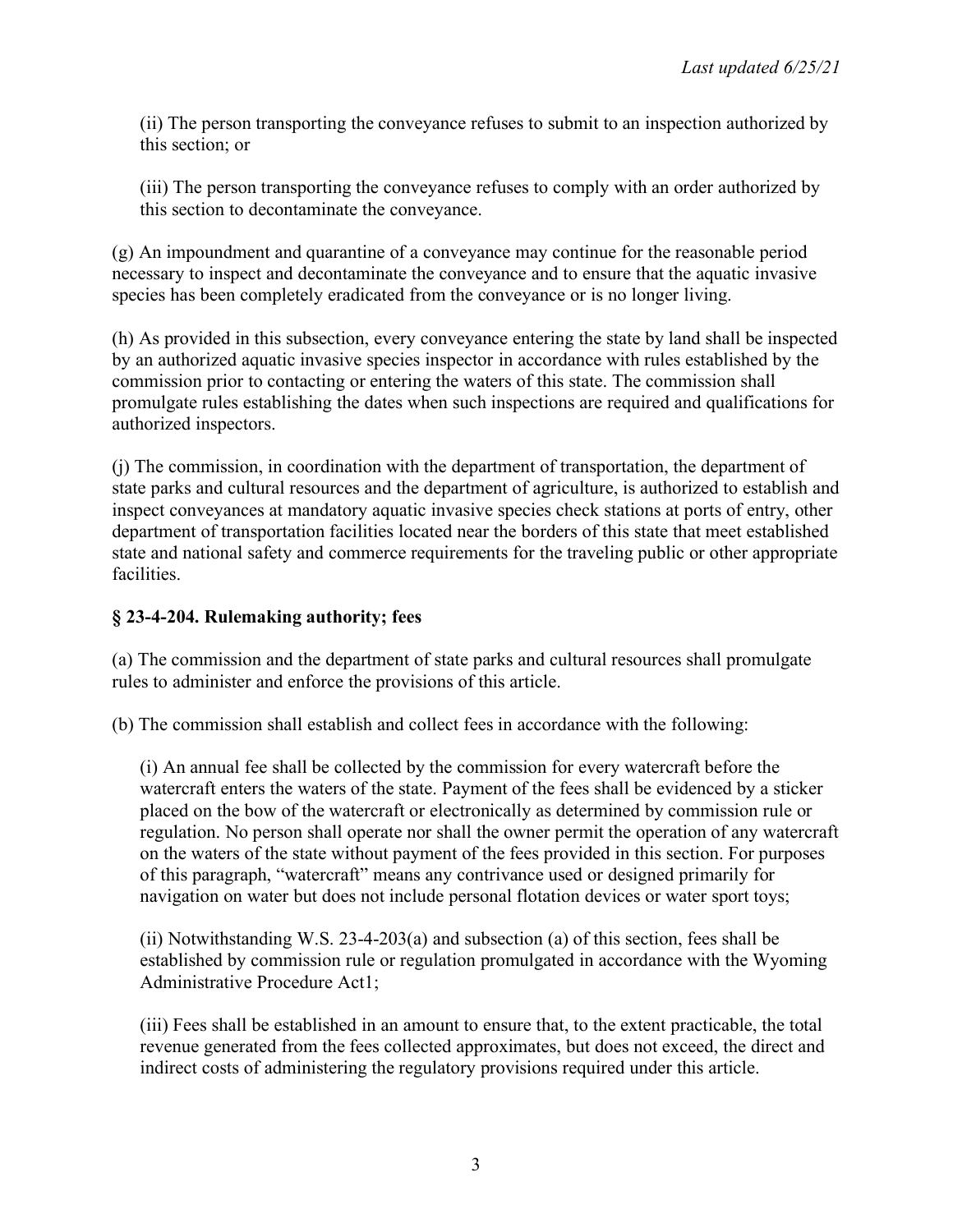(c) Repealed by Laws 2015, ch. 41, § 2, eff. July 1, 2015.

## **§ 23-4-205. Penalties**

(a) Any person who violates the provisions of this article or any order under this article is guilty of a high misdemeanor punishable as provided in W.S. 23-6-202(a)(ii).

(b) In addition to any other criminal penalty provided in this section any person who violates any provision of this article, may be assessed civil penalties in an amount not to exceed the costs incurred by the commission and the department of state parks and cultural resources in enforcing the provisions of this article but shall not include costs associated with the eradication of an aquatic invasive species introduced into the waters of this state. The commission or the department of state parks and cultural resources may bring a civil action in any court of competent jurisdiction for civil penalties or injunctive relief.

#### **§ 23-4-206. Reciprocal aquatic invasive species program agreements with adjoining states authorized; water subject to agreements; implementing orders**

(a) The commission is authorized to enter into reciprocal agreements with corresponding state officials of adjoining states for purposes of providing for the recognition of aquatic invasive species programs at least as restrictive as those in Wyoming, for boating by residents of this state and adjoining states upon artificial impoundments of water forming the boundary between this state and adjoining states. The agreements may include provisions by which each state shall honor the aquatic invasive species program fees of the other state. Watercraft operators from the other state shall display proof of payment of the appropriate aquatic invasive species program fee from the other state and any additional reciprocity fee to the state of Wyoming set by mutual agreement of the states.

(b) It is the primary purpose of this section to provide a method whereby the boating opportunities afforded upon artificial impoundments of water forming the boundary between this state and adjoining states may be mutually enjoyed by the residents of Wyoming and the residents of adjoining states.

(c) The commission is authorized to establish orders as provided in this act to implement any agreements under this section.

## **Wyo. Stat. Ann. Tit. 23 (Game and Fish), Art. 5 (Finance)**

## **§ 23-1-501. Game and fish fund**

- *\* AIS-relevant provision: § 23-1-501(g)*
- (a) The Wyoming game and fish fund is continued in existence.
- (b) All income received by the commission or department shall be deposited in the state treasury and credited to the Wyoming game and fish fund. The commission may establish accounts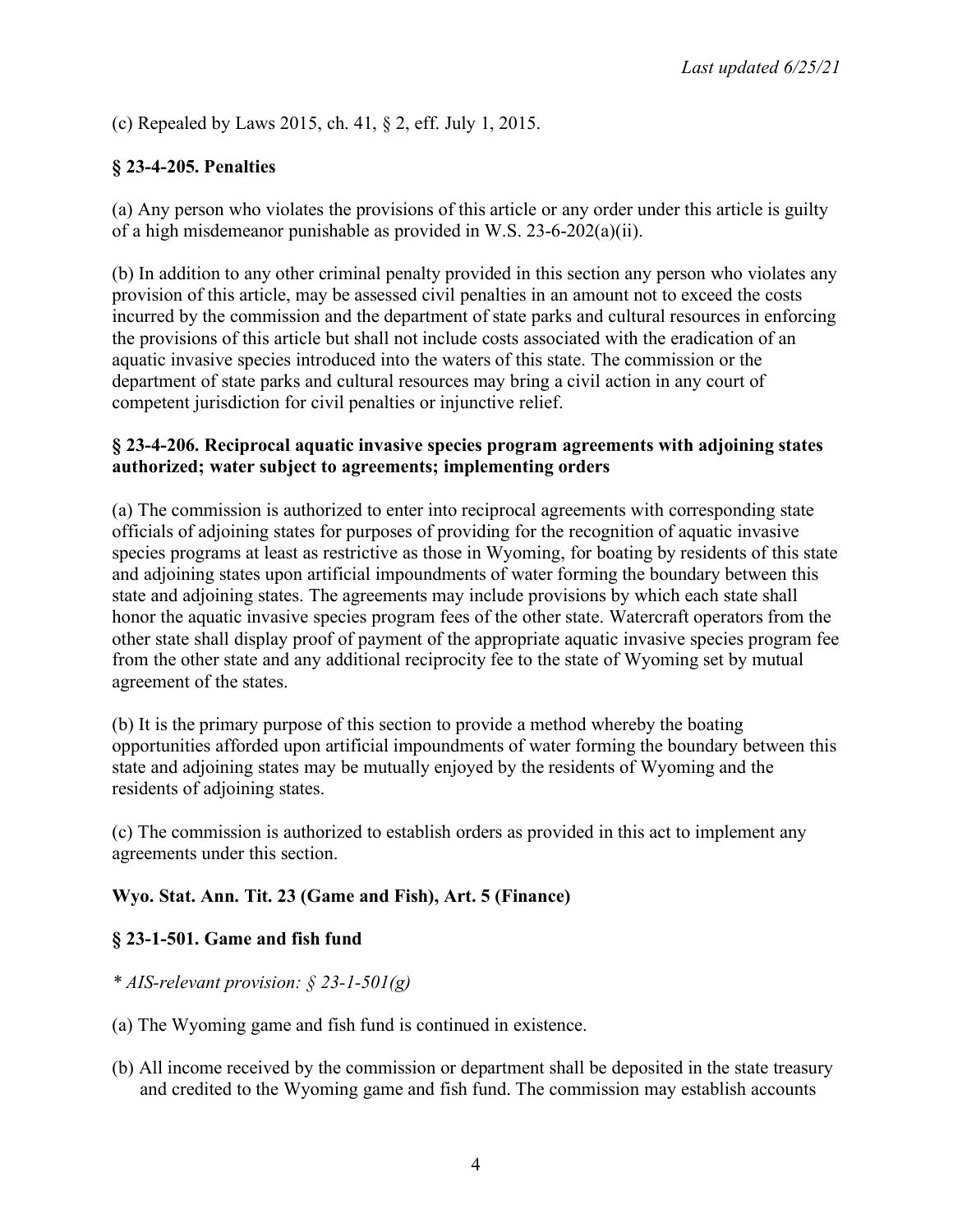within the fund to carry out the purposes of this act, in addition to those accounts established by law. The Wyoming game and fish fund shall be expended as the commission may direct to carry out the purposes of this act and for no other purpose, except that the legislature may appropriate so much thereof as necessary for expenses of any authorized legislative committee to study matters relating to the commission or department. Expenditures from the Wyoming game and fish fund shall be made only by warrant issued by the state auditor upon vouchers signed by the director and chief fiscal officer, or other persons designated by the commission to sign in their absence, substantiated and approved as provided by law.

- (c) An account within the Wyoming game and fish fund is created. Revenues collected from the sale of licenses under W.S. 23-2-101(j)(vii), (viii) and  $(x|vi)$  and 23-2-201(d)(viii) shall be deposited within the account. The commission may annually transfer into the fund from the account an amount not to exceed six percent (6%) of the total account balance.
- (d) A trust account within the Wyoming game and fish fund is created. Gifts accepted by the commission as provided under W.S. 23-1-302(a)(xxviii) shall be deposited within the account. The commission shall maintain a public record of each donor and the amount of the gift. The commission may make expenditures from the account for any purpose for which the commission is authorized by law to expend funds, subject to any restrictions or conditions placed on the gift by the donor. The commission shall maintain a public record of the amount of each expenditure from the account and the purpose for the expenditure.
- (e) An account within the game and fish fund is created. Revenues collected under W.S. 23-2-  $101(n)$ ,  $23-2-201(e)$  and as specified under W.S.  $23-2-306(a)$  and (b) shall be deposited within the account. The commission shall use revenues in the account to purchase access easements to provide access to public and private lands. The commission shall notify in writing the appropriate boards of county commissioners before purchasing any access easements under this subsection. In addition and on or before February 1 of each year, the commission shall annually report to the legislature on easements purchased pursuant to this subsection during the preceding fiscal year.
- (f) A trust account separate and apart from the trust account established under subsection (d) of this section is created within the Wyoming game and fish fund. The account shall consist of those funds appropriated or designated to the account by law or by gift from whatever source. Funds deposited within the account are intended to be inviolate and constitute a permanent or perpetual trust account which shall be invested by the state treasurer as authorized by law and in a manner to obtain the highest net return possible consistent with preservation of the account corpus. Earnings from investment of the account corpus shall be credited by the state treasurer into the Wyoming game and fish fund to be expended by the commission for purposes specified under subsection (b) of this section.
- (g) An account within the game and fish fund is created. Revenues received pursuant to W.S. 23- 4-204 shall be credited to the account and are continuously appropriated to the commission to be expended for the prevention, surveillance, containment and direct and indirect costs associated with the administration of the aquatic invasive species program created under chapter 4, article 2 of this act.